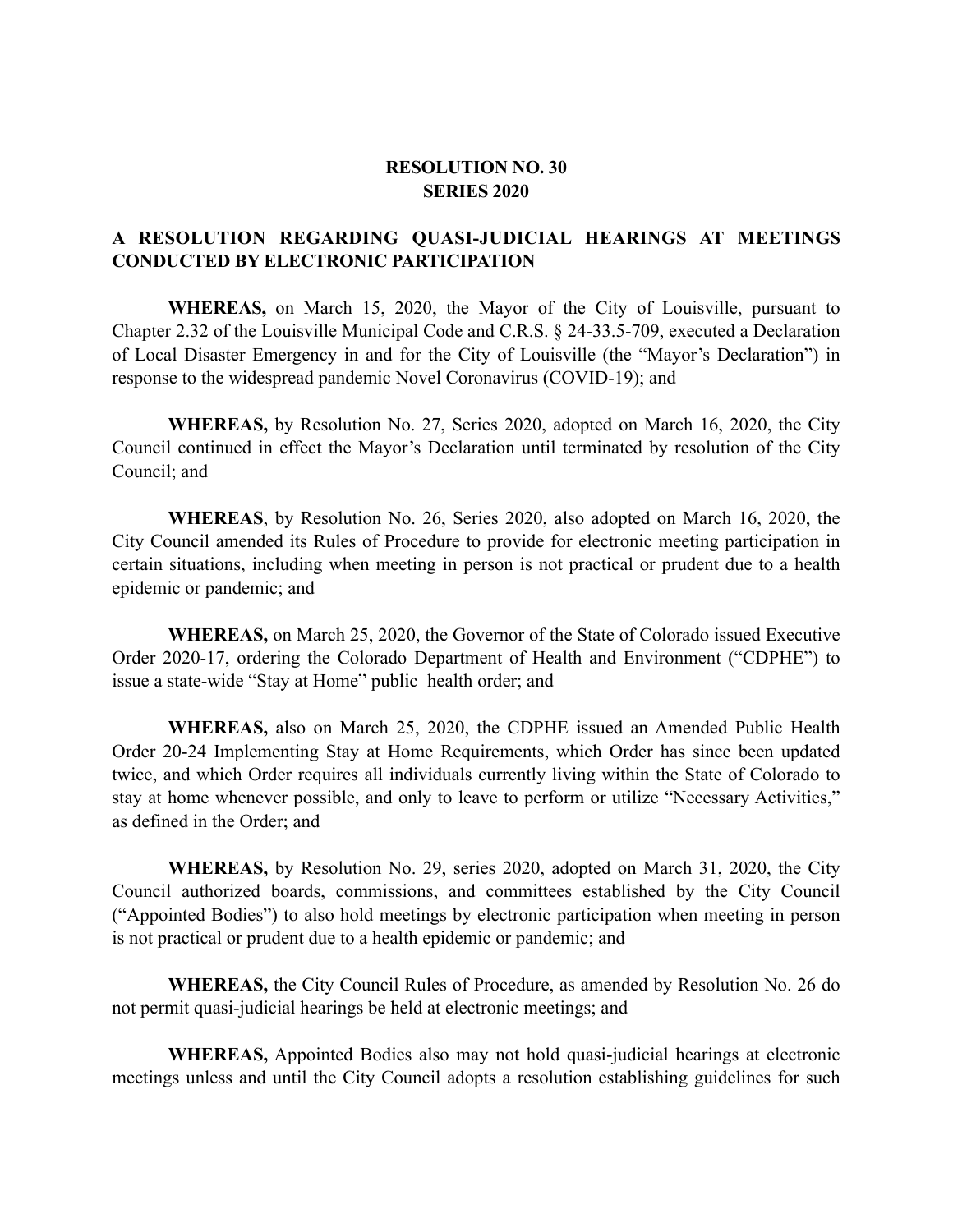matters that confirm with the requirements of the City's Home Rule Charter, the Louisville Municipal Code, and constitutional due process requirements; and

**WHEREAS,** current available information indicates the City Council and Appointed Bodies may not be able to meet in person for an extended period of time and thus the nature and extent of the COVID-19 Pandemic is extraordinary; and

**WHEREAS,** the City Council finds that holding quasi-judicial hearings constitutes an important function of City government; that not holding such hearings for an extended period of time may present a burden to City residents, property owners, and businesses; and that the public health, safety, and welfare of the City will best be secured and protected during this COVID-19 Pandemic by permitting quasi-judicial hearings to proceed at electronic meetings in accordance with the procedures set forth herein.

## **NOW, THEREFORE, BE IT RESOLVED BY THE CITY COUNCIL OF THE CITY OF LOUISVILLE, COLORADO:**

**Section 1.** The amended City Council Rules of Procedure are hereby approved in the form accompanying this Resolution.

**Section 2.** The City Council and Appointed Bodies are hereby authorized to hold quasi-judicial hearings at a meeting by Electronic Participation, subject to the procedures set forth in this Section 2; provided, however, no quasi-judicial hearing shall be held for any matter the decision of which is subject to referendum.

A. Applicant's Written Request. In the event a pending quasi-judicial matter is scheduled for a public meeting to be conducted by Electronic Participation, or an applicant wishes to request an as-yet unscheduled hearing be conducted by Electronic Participation, a written request shall be made on a form provided by the City. The applicant shall acknowledge that holding a quasi-judicial hearing by Electronic Participation presents certain legal risks and involves an area of legal uncertainty, and the applicant shall agree that moving forward with a quasi-judicial hearing by Electronic Participation shall be at their own risk. Land use applicants shall additionally agree to defend and indemnify the City in any action that may arise out of, or in connection with, conducting the hearing by Electronic Participation.

B. City Manager to Determine Suitability of Conducting Quasi-Judicial Hearing by Electronic Participation. The procedures adopted by this Resolution create no right in any party to a quasi-judicial matter to have a hearing conducted by Electronic Participation. Upon receipt of a written request, the City Manager or their designee shall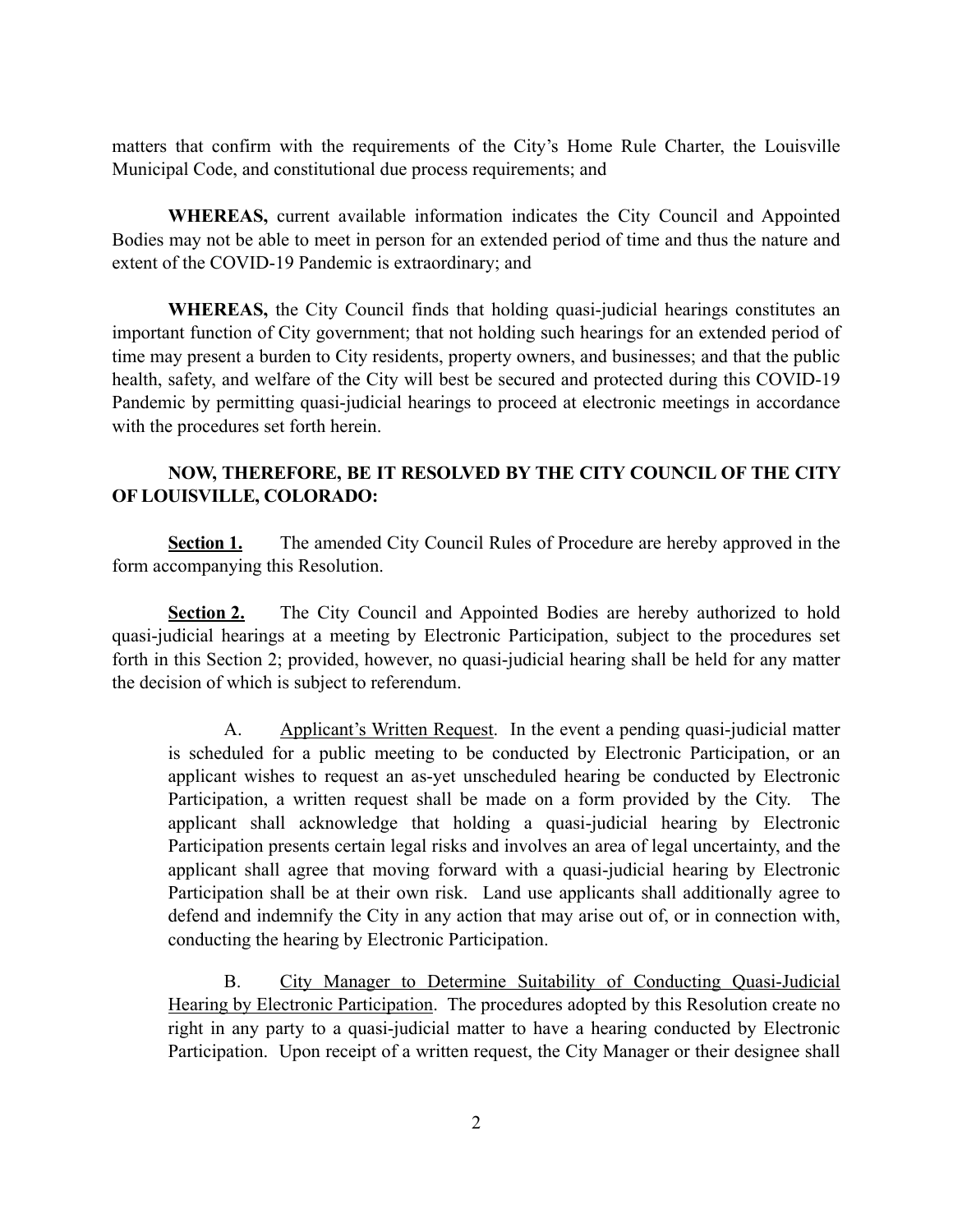determine whether the City has the capability to hold the particular type of hearing by Electronic Participation, what available form of Electronic Participation is most appropriate for the type of hearing, and set date(s) for the hearing(s). Such hearings shall be open to the public and provide the ability for interested members of the public to join the hearing electronically. The method chosen by the City Manager or their designee shall ensure the public has the ability to view or listen to the hearing in real time and interested parties may speak. If at any point the City Manager or their designee determines it not possible or prudent to hold the hearing by Electronic Participation, whether due to technical issues or an inability to do so while meeting constitutional due process requirements, the hearing shall be vacated and the matter will be held in abeyance until in-person meetings have resumed.

C. Notice Requirements.

1. The required notice for the hearing and the agenda for the meeting at which the hearing will be held shall each include information about how the hearing will be conducted and how the public can access, observe, and participate in the hearing. If such notice as required by the Louisville Municipal Code or otherwise by law has already been provided for a hearing to be held in person, such additional notice shall be given as to reasonably inform interested persons that such hearing will instead be held by Electronic Participation; provided, however, this additional notice shall not be deemed jurisdictional.

2. The notice shall advise that relevant documents will be made available online, that any interested party may contact the City Clerk to receive a paper copy if unable to access the online documents, and that the City will reasonably accommodate interested parties who lack necessary equipment or the ability to access equipment. Interested parties will be encouraged to submit written comments in advance of the hearing, which comments will be made a part of the record of the hearing.

D. Documents. The City Clerk or Secretary of the applicable board or commission shall set deadlines for submission of documents depending on the nature of the hearing. Materials relevant to the hearing, including but not limited to materials related to specific applications and other documents to be shown electronically during the hearing, will be made available online at least 72 hours in advance for public inspection prior to, during, and after the hearing.

E. Hearing Procedures. At the outset of the hearing, the presiding officer of the Public Body shall describe the hearing procedure, including how testimony and